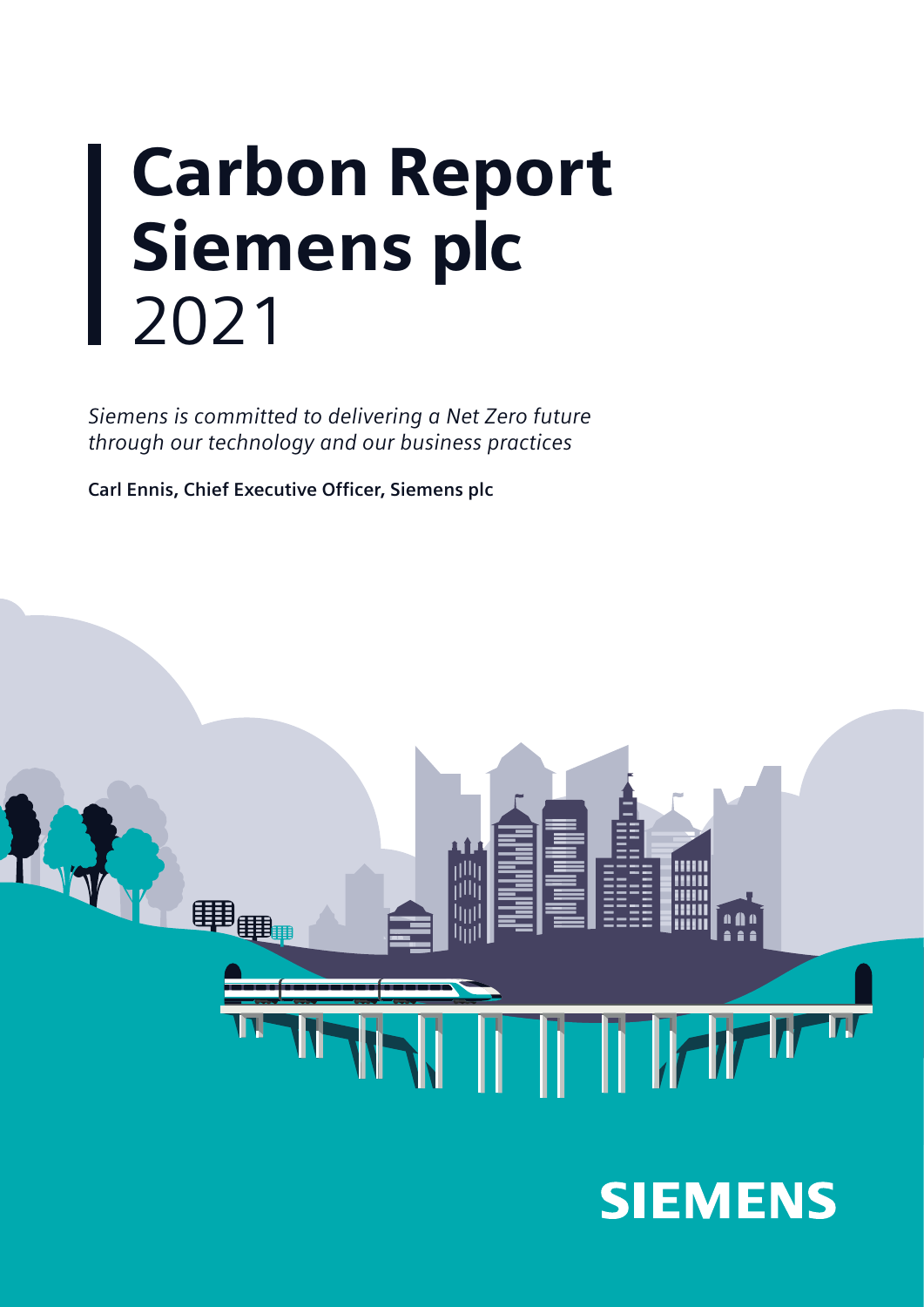#### Net Zero at Siemens plc г

Siemens plc is a leading sustainable technology company working in the fields of smart infrastructure, e-mobility, automation and digitalisation. Since 2015 Siemens has had a global target to halve its emissions by 2020 and become Net Zero in its own operations by 2030. Siemens cemented this commitment to climate action by signing up to the Climate Pledge, setting 1.5°C aligned

science-based targets with the Science Based Targets Initiative (SBTi) and joining EV100, RE100 and EP100.

Siemens has committed to a science-based reduction pathway along our entire value chain. In this way, we are ensuring that our climate-protection efforts are in harmony with the Paris Climate Agreement's highest level of ambition.

> **CLIMATE GROUP EV<sub>100</sub>**

**CLIMATE GROUP EP100** 

> SCIENCE **BASED** TARGETS

**RE100 CLIMATE GROUP** 

### By 2030 Siemens in the UK:

**aims for electric vehicles to account for 100% of our fleet will own or lease only buildings that have net-zero carbon emissions will source 100% renewable power** 

**intends to achieve a 20% reduction in our supply chain's emissions**

### By 2050 Siemens plc

**aims to achieve an emission-free supply chain**

Siemens plc Net Zero programme sets an ambitious carbon reduction framework up to 2030, taking us beyond Siemens's SBTi commitments. Establishing a strategic programme centered on ongoing collaboration to deliver on decarbonisation in Scopes 1, 2 & 3 by bringing together our stakeholders and experts to

develop a set of realistic actions to minimise our own emissions and those in our value stream. By driving data transparency and multi-stakeholder engagement our programme is delivering practical decarbonisation measures.

### Siemens UK Projected Scope 1&2 CO<sub>2</sub>e emissions reductions



**1. Calculated assuming 50% EVs charge on 100% renewable energy**

**2. We already purchase 100% Green Electricity (REGO certified) for all Siemens UK sites since 2016**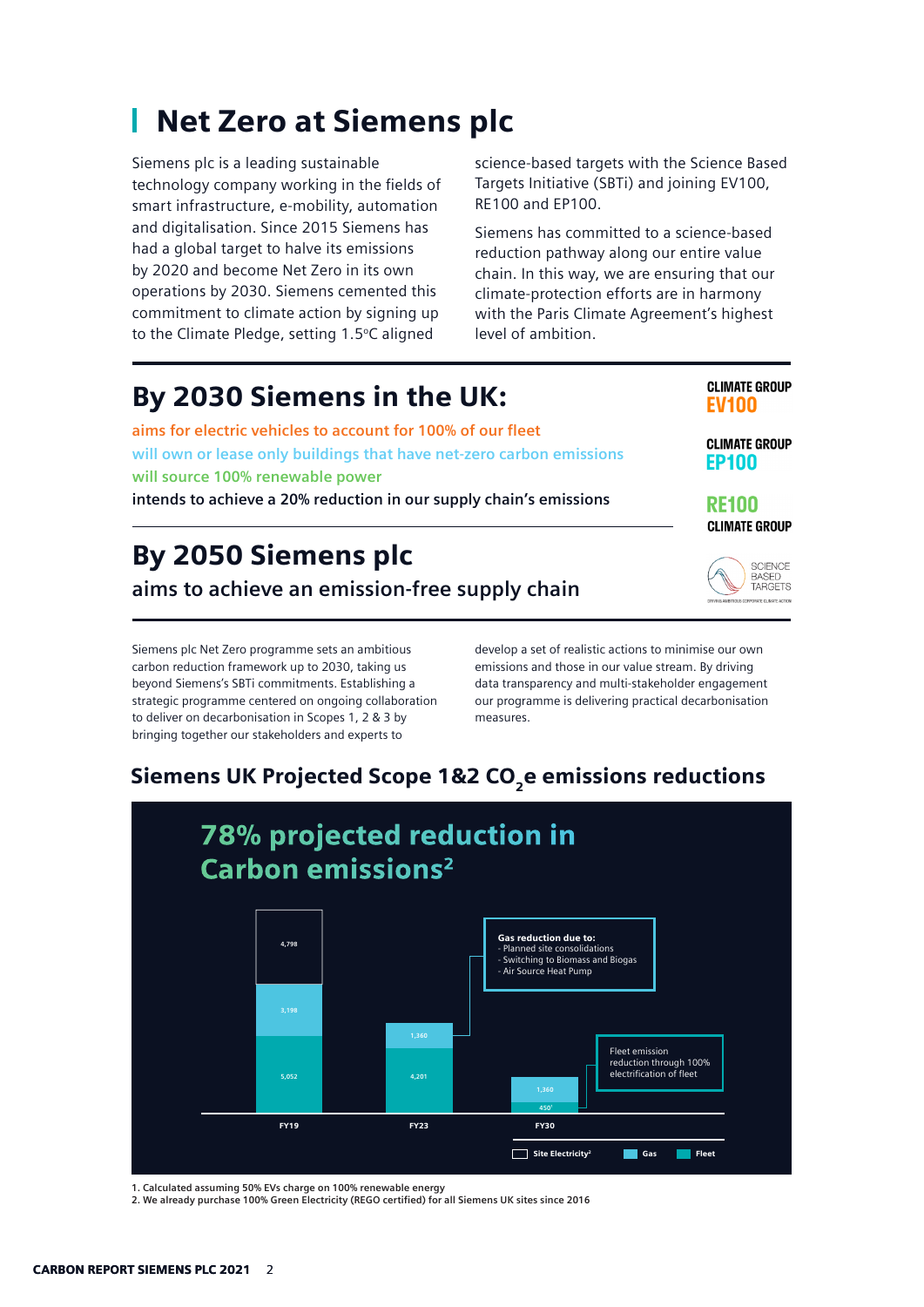### We project that Scope 1 and 2 carbon emissions will decrease to 4453 tCO<sub>3</sub>e **by 2025. This is a reduction of 41% from our 2019 baseline.**

#### **We are:**

- Using our Internal Carbon Price (ICP) aligned to the High Level Commission on Carbon Pricing's corridors to support investments in the technologies required to decarbonise our operations. This funding has already delivered an Energy Management project which established and tested a process to identify and then lower our sites' energy baseload, resulting in an average 10% energy reduction.
- Installing technologies at our sites to dramatically decarbonise our heating emissions. These include Biomass Heating at two sites in the North-West, and an HVAC and Air Source Heat Pump solution at our major site in the North-East. These measures mean we are already close to achieving a 50% reduction in our carbon emissions from gas heating in 2022 from our FY19 baseline.
- Establishing a programme to extend and refresh our electric charging infrastructure at all our sites, to enable a smooth and rapid transition to a full electric fleet by 2030.
- Targetting our suppliers responsible for the greatest carbon emissions with our Carbon Web Assessment (CWA) to help identify and support them with decarbonisation and energy efficiency initiatives.
- Working on improving measurement of Siemens plc Scope 3 emissions in categories 1-9 (GHG Protocol) and seek verification of these during our next Carbon Trust accreditation in 2022\*.

\*Siemens plc has held Carbon Trust accreditation since 2010

### Where Siemens Scope 1 & 2 CO<sub>2</sub>e emissions reductions are coming from



Further information on our approach to Sustainability can be found at new.siemens.com/uk/en/company/sustainability.html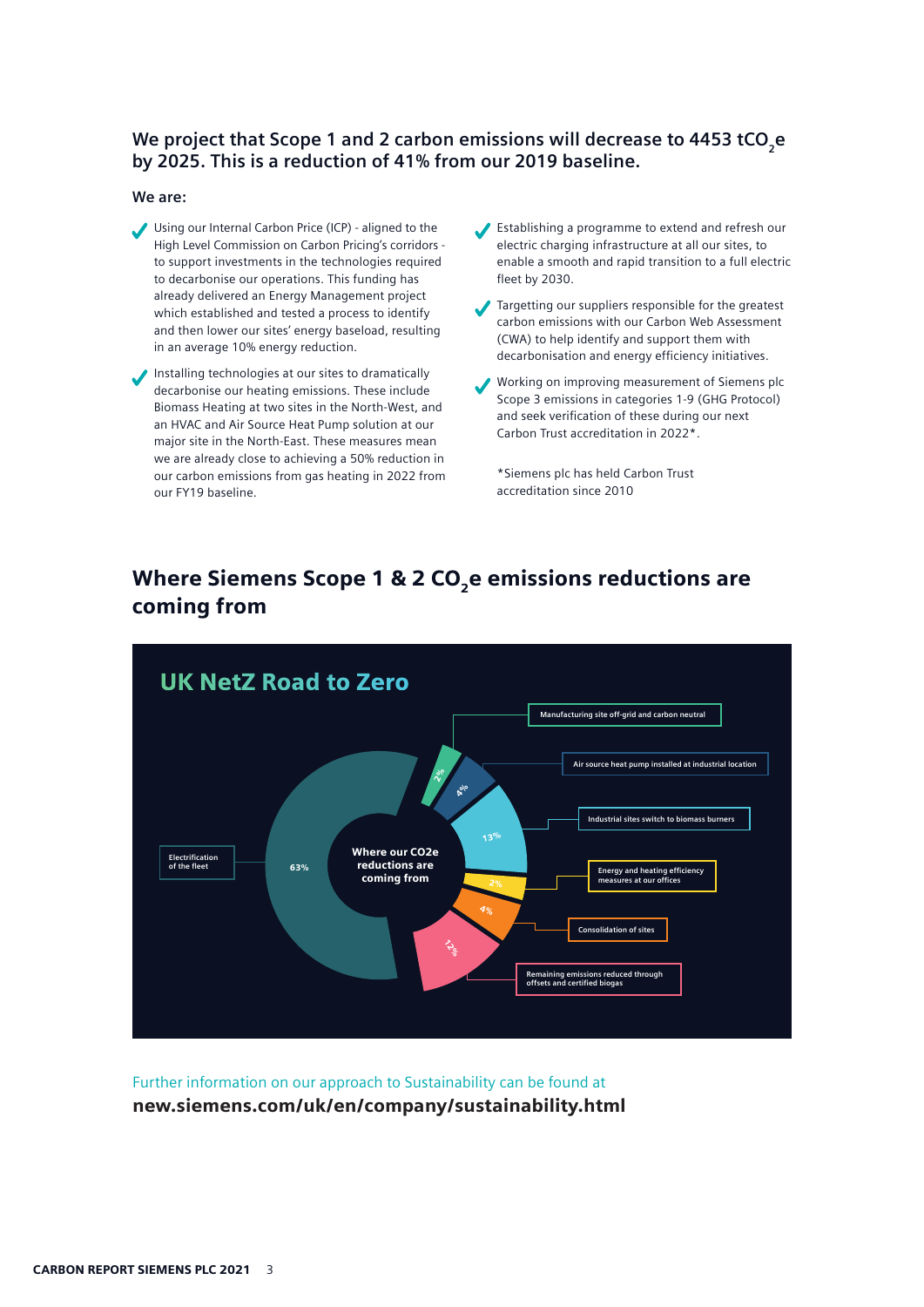## **L** Emissions

| Current Emissions FY21 (October 2020 to September 2021)         |                                          |                                                |  |
|-----------------------------------------------------------------|------------------------------------------|------------------------------------------------|--|
| <b>Baseline Emissions FY19</b> (October 2019 to September 2020) |                                          |                                                |  |
| <b>SCOPE 1</b>                                                  | 8300 tCO <sub>2</sub> e                  | 7686 tCO <sub>2</sub> e                        |  |
| <b>Company vehicles</b><br><b>Gas Heating</b>                   |                                          |                                                |  |
| <b>SCOPE 2</b>                                                  | 166 tCO <sub>2</sub> e<br>(Market based) | <b>103 tCO<sub>2</sub>e</b><br>(Market based)* |  |
| <b>Company facilities</b>                                       |                                          |                                                |  |
| <b>SCOPE 3.4</b><br>Upstream &<br>downstream                    | <b>Baselined FY21</b>                    | 15,719 tCO <sub>2</sub> e                      |  |
| <b>Transport and distribution upstream</b>                      |                                          |                                                |  |
| <b>SCOPE 3.5</b>                                                | 40 tCO <sub>2</sub> e                    | 22 tCO <sub>2</sub> e                          |  |
| <b>Operations generated waste</b>                               |                                          |                                                |  |
| $\blacktriangledown$<br><b>SCOPE 3.6**</b>                      | 5701 tCO <sub>2</sub> e                  | 1716 tCO <sub>2</sub> e                        |  |
| <b>Business travel</b>                                          |                                          |                                                |  |
| <b>SCOPE 3.7***</b>                                             | 859 tCO <sub>2</sub> e                   | 1187 tCO <sub>2</sub> e                        |  |
| <b>Employee commuting</b>                                       |                                          |                                                |  |
| <b>Total Emissions</b>                                          | 15,066 tCO <sub>2</sub> e                | 26,433 tCO <sub>2</sub> e                      |  |

**Note:** Carbon dioxide equivalent (CO<sub>2</sub>e) emissions represent emissions of all greenhouse gases, aggregated and converted to units of CO<sub>2</sub>e using Global Warming Potential (GWP) values.

\* Reported 11months in arrears

\*\* Includes flights and train travel modes only, all business mileage in cars is accounted for in Scope 1

\*\*\* Includes homeworking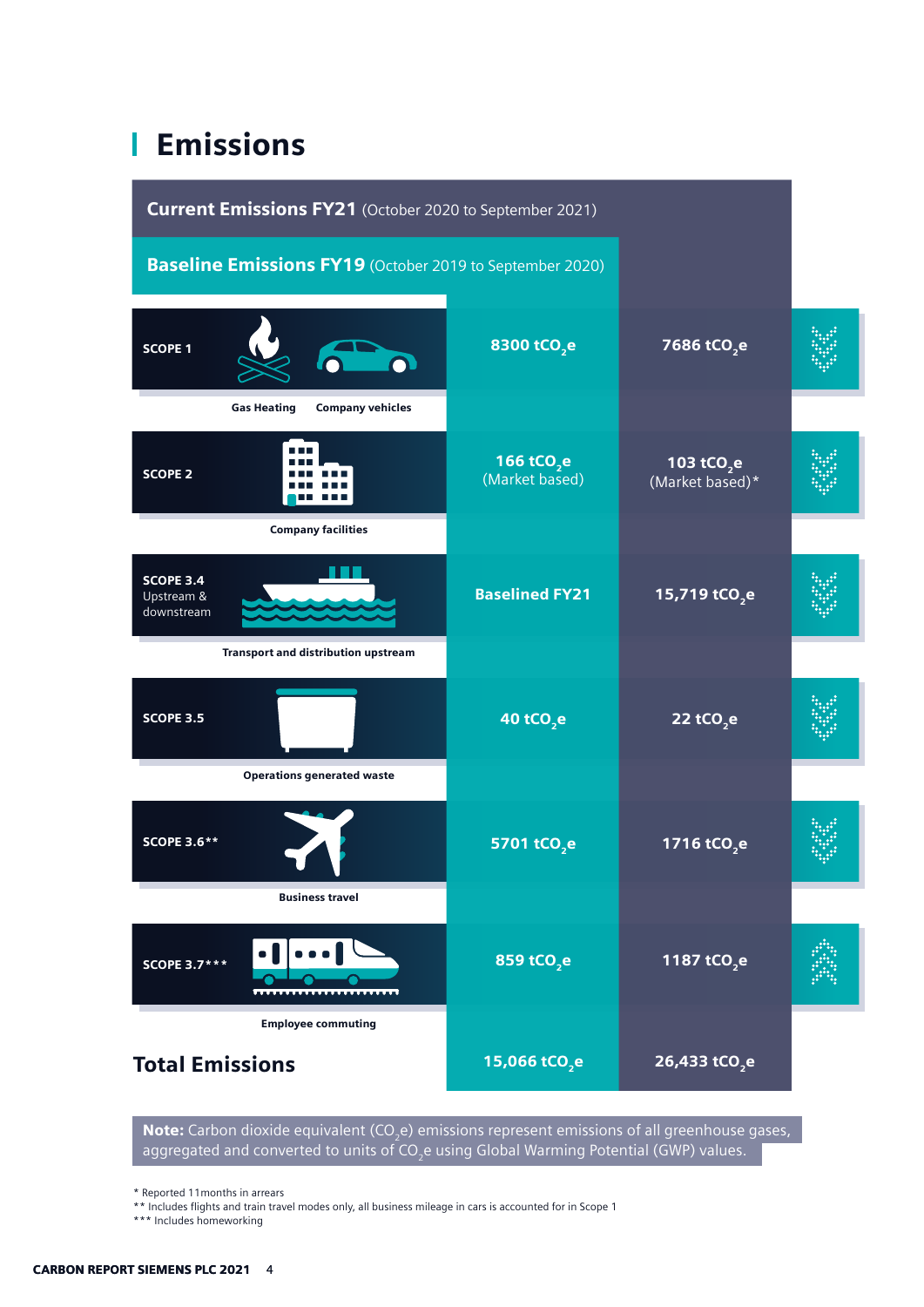### Emission Reduction Workstreams

### **Greening the Fleet**

- **Roadmap developed to transition Siemens plc car and van fleet to fully electric by 2030**
- **We currently have the largest plug in fleet of any UK company**
- **We are piloting EV vans for use in our commercial fleet**
- **Senior Managers are leading by example and have switched to plug-in hybrid and battery electric vehicles**
- **Electric vehicles are being made available to all company car drivers**
- **From 2026, drivers renewing their vehicle will only have the option of EVs**

**We are upgrading our current charging infrastructure and rolling out Siemens VersiCharge EV chargers to all our sites in the next five years to support the transition**

- **Cutting our fleet emissions over 90% by 2030 through charging using renewable electricity wherever possible**
- **Wider trials for low carbon alternative transport options** 
	- **e.g. mobility as a service**

### **Value Chain Emissions Beyond the workplace**

**We are assessing the risks and opportunities that Siemens plc faces due to climate change using TCFD methodology**

**CWA enables suppliers to learn about their own carbon emissions; a second step also provides detailed possibilities to reduce them**

- **Measures already taken to reduce carbon in our supply chain include:**
	- » **Switching to office supplies with a lower carbon footprint**
	- » **A financial carbon incentive to drive the selection of low carbon company cars**
	- » **Adapting our crane hire model to create a >80% reduction in CO2 associated with their hire**

**The company is zero waste to landfill and works proactively with waste services providers to continually move materials up the waste hierarchy**

**We are working hard to develop carbon neutral products**

#### **Where we work**

- **We have a carbon reduction plan for all our UK Siemens's sites**
- **All sites to eliminate natural gas energy sources by 2030 in favour of renewable energy sources**

**All new Siemens's sites must have streamlined office space, be highly energy efficient, and be capable of becoming Net Zero**

**Energy usage to be measured at equipment level on our manufacturing sites**

**Our six key UK sites and our fleets are certified to ISO50001:2018. Actions taken within the ISO50001 management system include:** 

- » **Designing in energy efficiency to the planned refurbishment of offices**
- » **Linking a key manufacturing site to a local hydro power project**

**Access to the Cycle2Work scheme to promote green commuting, allowing the hire of bikes and safety equipment up to the value of £2,000 as a tax-free benefit through salary sacrifice**

**Supporting our employees to have a good understanding of their own carbon emissions and those associated with their work**

**Encouraging low carbon business travel; with transparency on the carbon impacts of different travel choices and are piloting a carbon travel budget next year**

**Developing salary sacrifice schemes to support decarbonisation at employees' homes and when commuting**

**Actions already taken Actions** actions

### Declaration and Sign Off

This Carbon Reduction Plan has been completed in accordance with PPN 06/21 and associated guidance and reporting standard for Carbon Reduction Plans for the Siemens plc holdings businesses including Electrium, Large Drives, Smart Infrastructure, Digital industries, Siemens Congleton and Siemens Financial Services.

Emissions have been reported and recorded in accordance with the published reporting standard for Carbon Reduction Plans and the GHG Reporting Protocol corporate standard and uses the appropriate Government emission conversion factors for greenhouse gas company reporting .

Scope 1 and Scope 2 emissions have been reported in accordance with SECR requirements, and the required subset of Scope 3 emissions have been reported in accordance with the published reporting standard for Carbon Reduction Plans and the Corporate Value Chain (Scope 3) Standard .

This Carbon Reduction Plan has been reviewed and signed off by the board of directors (or equivalent management body).

*Signed on behalf of the Supplier*